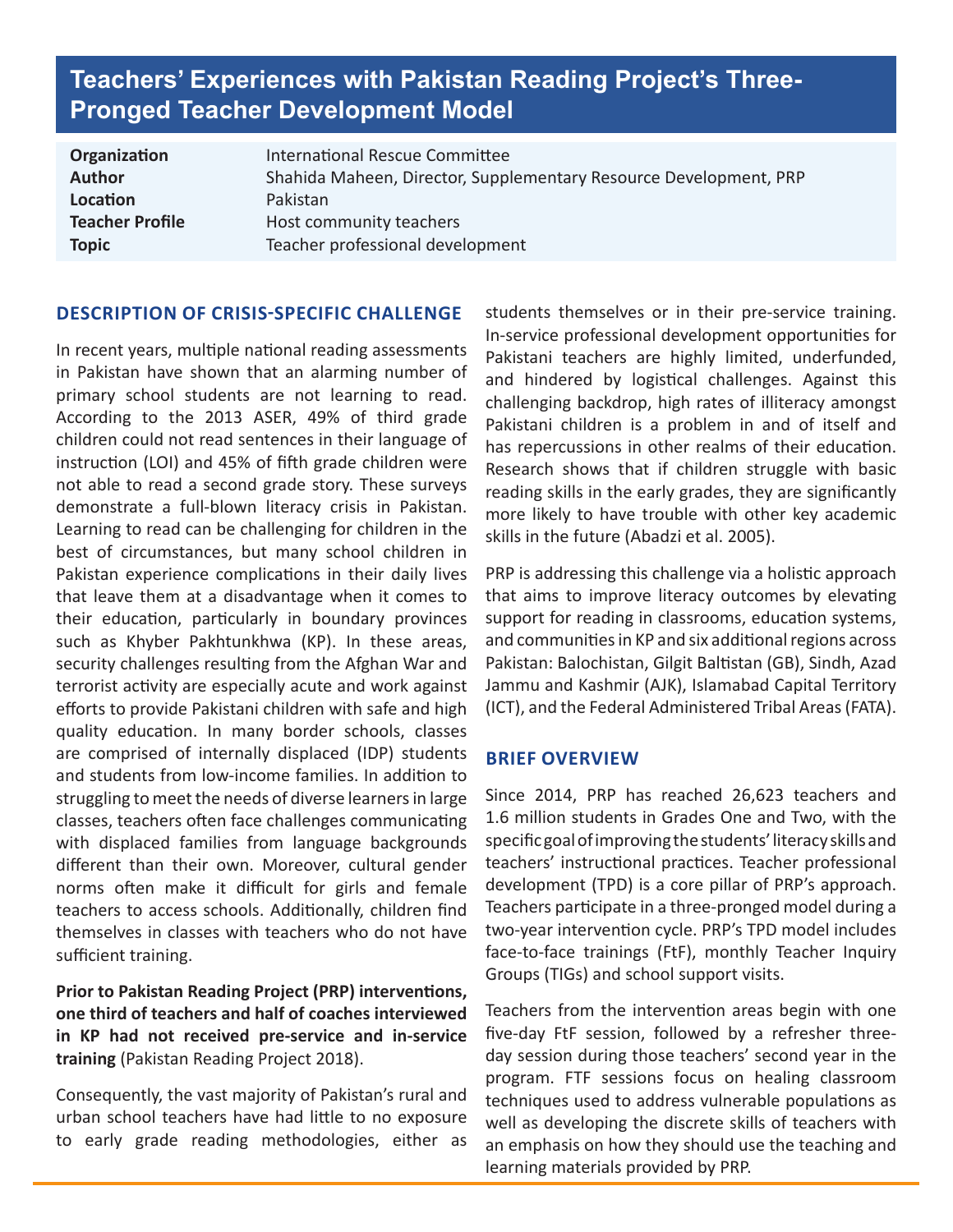

Photo credit : Sidrah Amin, Communications Officer-KP

TIGs are made up of groups of four to eight teachers who meet once per month to discuss reading instruction modules, share classroom experiences, and reflect on successes and challenges they have encountered. These sessions allow teachers to collaborate around best practices and identify aspects of the daily lesson plans that are particularly effective or challenging.

School support visits foster application of training from the FtFs and TIGs by providing coaching from school support associates, mentors, and government academic supervisors. During these visits, mentors observe, give feedback, support teachers with reading instructional practices, and assist with assessments of the needs and progress of students.

TPD is particularly important given the on-going obstacles confronting the entire Pakistani education system. By establishing a new standard for TPD in Pakistan, programs like the PRP fill a critical gap in teacher support.

### **EVIDENCE AND OUTCOMES**

The impact of PRP on student reading outcomes and teacher instructional practices has been documented via a quasi-experimental study that compared reading outcomes of two cohorts of students who received PRP intervention in Cohorts 1 and 2 (treatment) with the outcomes of students who had not participated in the program, but were waiting to receive the intervention in Cohort 3 (wait control).

The study collected baseline, midline, and endline data from a cross-sectional sample of 192 schools (132 treatment, 60 control), 344 teachers (233 treatment, 111 in control), and 5,523 students (3,767 treatment, 1,756 in control) in five provinces of Pakistan using an Early Grade Reading Assessment (EGRA) to measure students' reading skills and a classroom observation tool to capture teachers' instructional practices. Researchers used a difference-in-differences approach to identify the learning gains observed in students and teachers in the treatment (Cohorts 1 and 2) and control (Cohort 3) groups, which could be attributed to the intervention.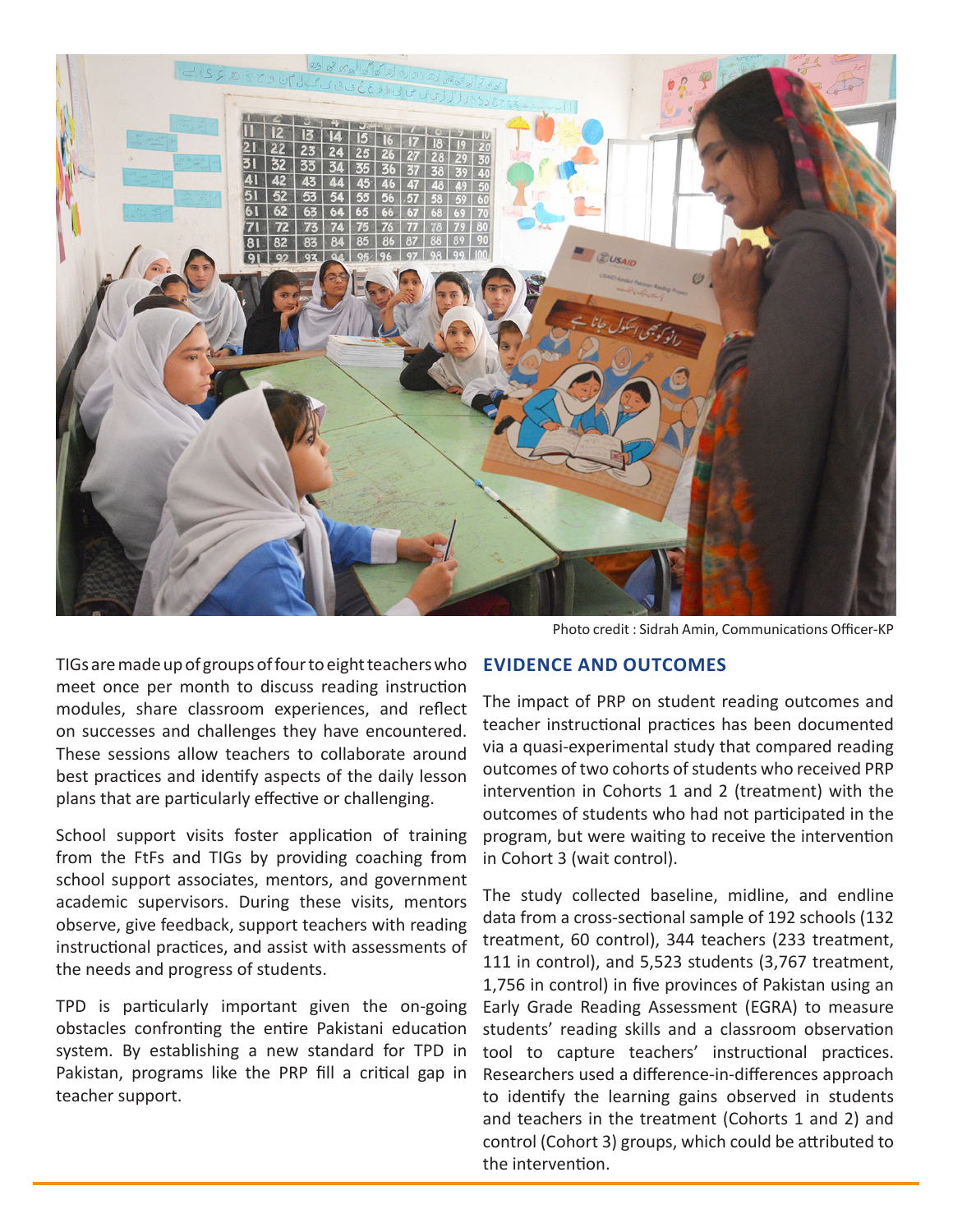The data indicated that PRP had positive, statistically significant effects on students' reading outcomes. Students in first grade who received one year of intervention showed small non-significant gains on their reading skills, but second graders who received two years of intervention showed statistically significant, moderate-to-large learning gains. The study also found that PRP had positive, moderate-tolarge, and statistically significant effects on teachers' instructional practices in the classroom.

Currently, PRP is conducting a mixed-methods experimental design with four treatment arms to understand the cost and effect of different ingredients of professional development on students reading outcomes and teachers' instructional practices: 1) face-to-face trainings, 2) TIGs, and 3) on-site mentoring (vs. full treatment). A baseline qualitative study that was conducted as part of this impact evaluation in November 2018 in KP, collected data from three focus groups discussions with 13 coaches, six FGDs with 23 Grade Two teachers and 81 FGDs with 484 second grade students.

The analysis of data from teachers and coaches indicates that while no participant recalled negative early experiences reading at home, few actually reported positive experiences and feelings. Teachers and coaches' early reading experiences were mostly associated to male figures who read the Quran or helped with Urdu lessons, but not with female figures or recreational materials. Teachers also reported that when they were children, they had limited exposure to recreational reading materials, and learned to read with the help of instructors who used traditional methods such as writing on the board and asking students to repeat the lesson after them without focusing on letter sounds or word recognition. Other findings:

• **Beliefs about how to support students to read:**  Teachers and coaches believe that to effectively promote reading, students need to be exposed to active pedagogical techniques and have access to recreational reading materials that will develop their interest in reading. They also believe in the importance of providing students with differential supports to promote learning according to their needs. Teacher and coach respondents were able to effectively identify some strategies to support students with different needs.

• **Beliefs about supporting teachers to effectively teach reading:** Coaches believe that the best way to support teachers in their work is to ensure they use materials and lessons plans, and to provide them with on-going, individually tailored feedback about their instruction. However, coaches did not reflect on the importance of using a variety of questions to encourage self-reflection and growth among teachers.

In addition, preliminary findings from the midline quantitative study show that the provision of onsite coaching is the only component that is having positive effects on student reading outcomes and teachers' instructional practices. IRC is currently analysing midline qualitative data. By November, we will have richer information on teachers' and coaches' experiences and the way in which access to these professional development supports influenced their engagement with the program.

## **LIMITATIONS, CHALLENGES, AND/OR LESSONS LEARNED**

Research findings demonstrate that PRP is effective and low cost, can be implemented at scale, and has sustainable effects. Despite the encouraging results, Pakistani teachers need more help with TPD and mentoring. Primary educators need opportunities for training that, in addition to providing guidance in how to teach foundational reading skills, help them better understand and address the needs of vulnerable populations such as IDPs, those who face tenuous security contexts, multilingual learners and the challenges of gender biases in education. Mentors need additional skills in guiding teachers in self-reflection about how to improve the quality of instruction.

Carrying out interventions and collecting the necessary data to assess and enhance programming has also posed a significant challenge in far-flung districts of Pakistan. In these areas, educators and project staff face long travel times and security risks. In addition, difficulties involved in obtaining permission from the relevant authorities to carry out implementation in the field have complicated project efforts.

A crucial lesson has been learned in cultivating trust, collaboration, and ownership for reading reforms and research at all levels of the system - national, regional,